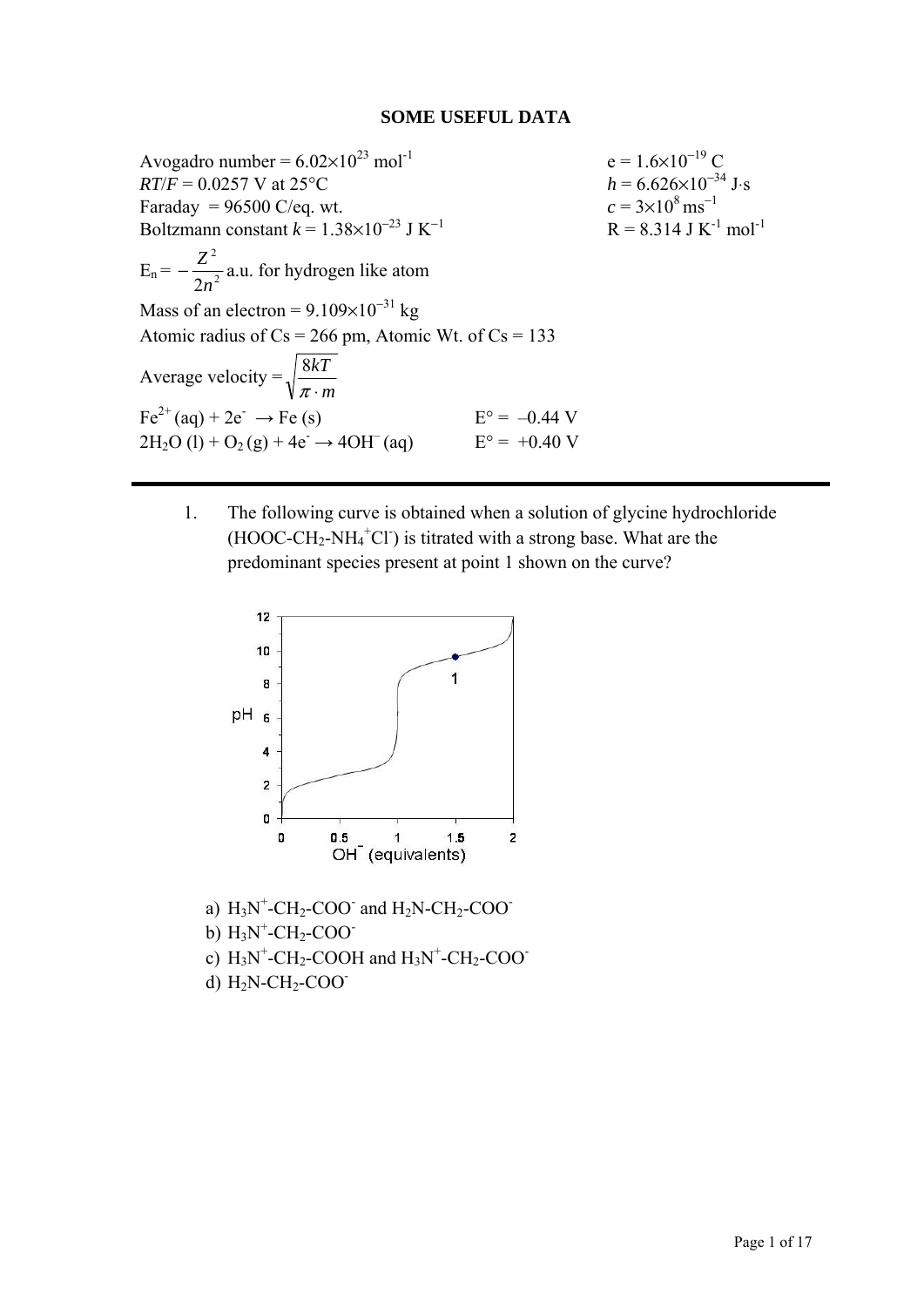- 2. If the following probabilities were arranged in ascending order, which one would come third?
	- a) The probability that a fair die will produce an even number.
	- b) A random digit from 1 to 9 (inclusive) is chosen, with all digits being equally probable. The probability that its square will end in 1.
	- c) The probability that a letter chosen randomly from the English alphabet (all letters being equally probable) will be a vowel.
	- d) A random number between 1 and 20 (inclusive) is chosen. The probability that its square root will not be an integer.
- 3. What is the major product if HBr (in excess) is added to  $H_2C=CH-CH_2-OH$ 
	- a)  $CH_3$ -CH(Br)-CH<sub>2</sub>-Br
	- b)  $H_2C=CH-CH_2-Br$
	- c)  $CH_3$ -CH(Br)-CH<sub>2</sub>-OH
	- d)  $CH_3$ -CH(OH)-CH<sub>2</sub>-OH
- 4. Arrange the characteristic timescales of the following set of dynamical spectroscopic techniques in decreasing order of time (longest to shortest): NMR (Nuclear Magnetic Resonance), ESR (Electron Spin Resonance), Fluorescence, Raman and Absorption
	- a) Absorption > NMR > Fluorescence > ESR > Raman
	- b) NMR > ESR > Fluorescence > Raman > Absorption
	- c) Fluorescence > Absorption > ESR > NMR > Raman
	- d) All have similar characteristic timescales.
- 5. A segment of a protein under physiological conditions has a tendency to bury itself in the biological cell membrane. Which of the following is this segment more likely to be?
	- a) Valine rich
	- b) Lysine rich
	- c) Glutamate rich
	- d) Alanine rich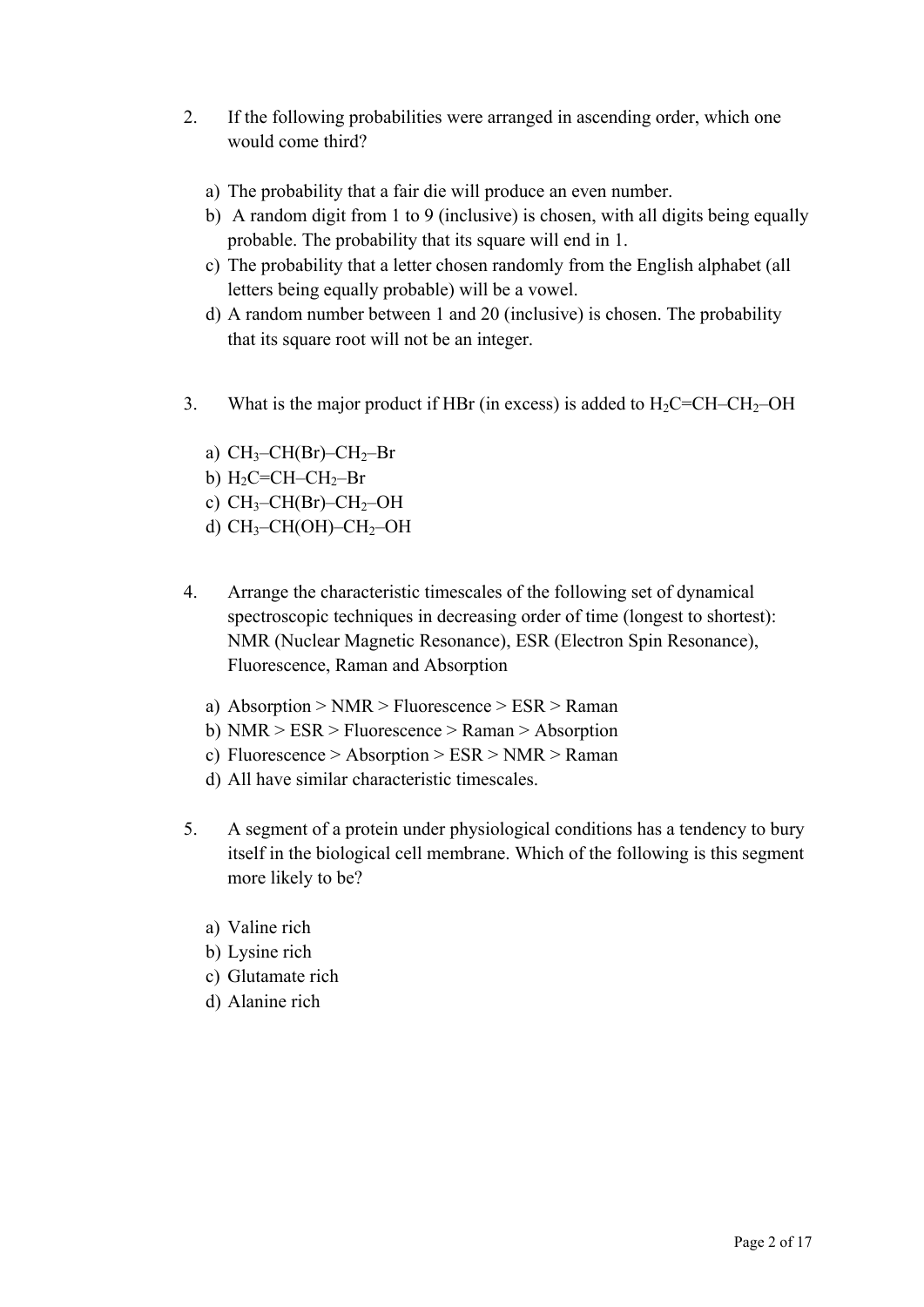- 6. Light of wavelength 500 nm is transmitted through a  $10^{-4}$ M dye solution which is contained in a glass cuvette of path length 1 cm. The extinction coefficient of the dye at 500 nm is 3010  $M^{-1}cm^{-1}$ . Due to reflection, 4% of light is reflected in the front face of the cuvette (at the air/glass interface) and 4% at the back face before exiting the cuvette (at the glass/air interface). The percentage of the intensity of light transmitted through the dye and cuvette is:
	- a) 42.6%
	- b) 27.74%
	- c) 30.1%
	- d) 46.08%
- 7. A  $19<sup>th</sup>$  century iron bridge is protected from corrosion by connecting it to a block of metal (sacrificial anode), which is replaced annually. The corrosion of iron, represented by the chemical equation:

$$
2Fe (s) + 2H2O (l) + O2 (g) \rightarrow 2Fe(OH)2
$$

Which of the following metals is best suited as sacrificial anode?

| a) $Ag:$  | $Ag^+ + e^- \rightarrow Ag(s)$ ,     | $E^0 = +0.80$ V   |
|-----------|--------------------------------------|-------------------|
| b) $Cd:$  | $Cd^{2+} + 2e^- \rightarrow Cd(s)$ , | $E^{0} = -0.40$ V |
| c) $Cu$ : | $Cu^{2+} + 2e^- \rightarrow Cu(s)$ , | $E^{0} = +0.34$ V |
| d) $Mg$ : | $Mg^{2+} + 2e^- \rightarrow Mg(s)$ , | $E^{0} = -2.36$ V |

- 8. An atom diffuses in one dimension on x-axis. At t=0, its position is  $x = x_0$ . After a sufficiently long time, the probability of finding the atom is maximum at:
	- a)  $x = plus$  infinity or minus infinity
	- b)  $x = 0$
	- c)  $x = x_0$
	- d) Indeterminate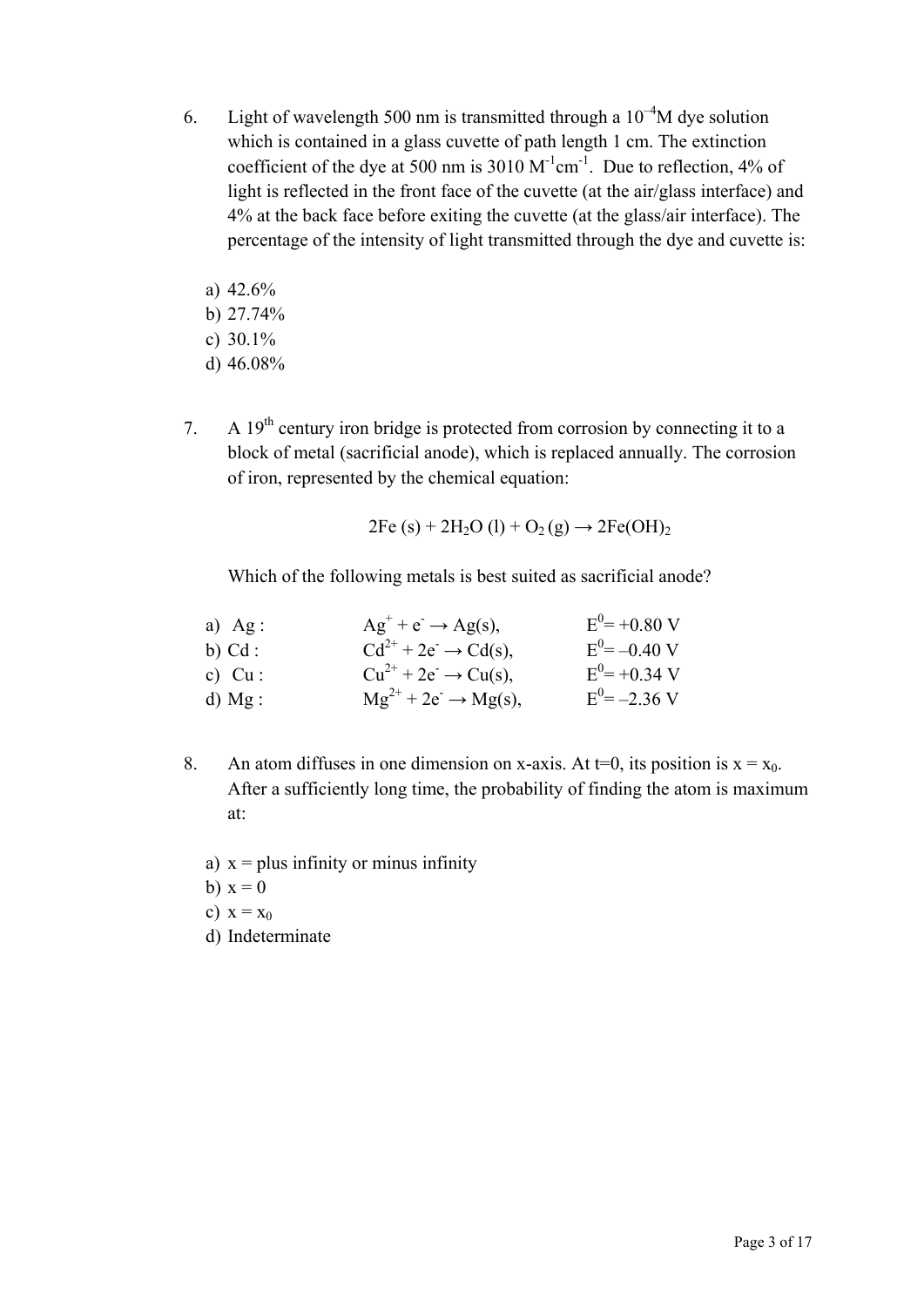9. Proton tunneling process has been implicated to be important part of many enzyme reaction mechanisms like in Aromatic Amine Dehydrogenase (AADH) which does oxidative deamination of substrates to aldehydes via a protein derived Aspartate residue (shown below).



Picture reproduced from *Masgrau et al. Science (2006)* 

Typically in such a reaction, the probability of a tunneling event should depend on:

- a) Only the height (h) of the barrier
- b) Only the width (2a) of the barrier
- c) Both height (h) and width (2a) of the barrier
- d) None of the above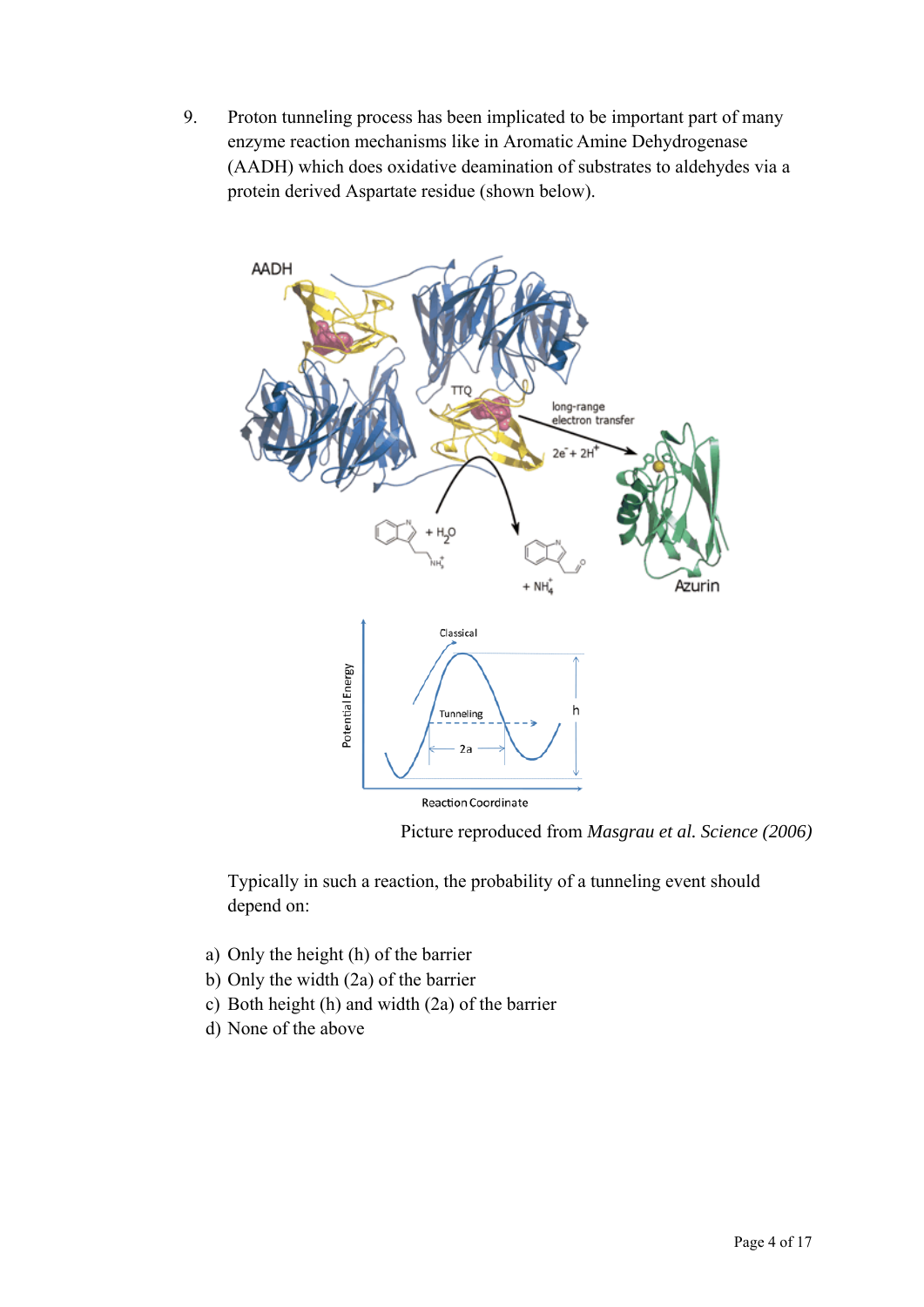10. Structure of 1,2-dimethylcyclohexane is show below. Which of the following is an enantiomer to the given conformer?



- 11. The pressure of a gas inside a spherical container is maintained at 2 atm. If the average velocity of the gas molecules inside the container is increased by a factor of two, keeping the pressure the same, by how much would the surface area of the container increase?
	- a)  $2^{2/3}$
	- b)  $2^{4/3}$
	- c)  $2^{-1/3}$
	- d) 1
- 12. A molecule normally absorbs in the green wavelength (*ca*. 500 nm). At some temperature, it is measured that for every 10 molecules in the excited state, there are about 27 molecules in the ground state. What is the approximate temperature of the molecule?
	- a) 270 K
	- b) 1000 K
	- c) 500 K
	- d) 30000 K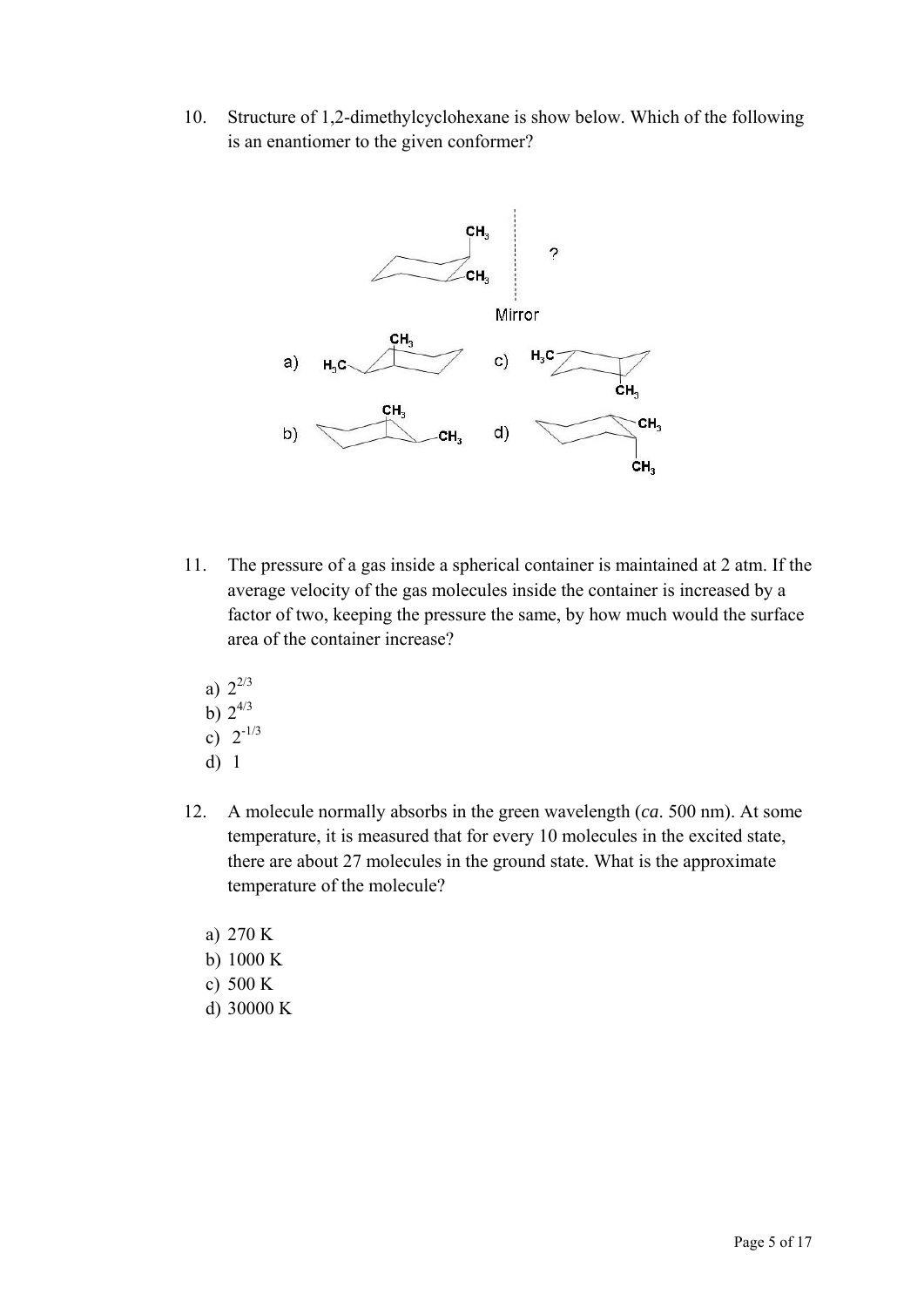- 13. The half-time for a chemical reaction:  $A \rightarrow B$  is 2.3 sec. When a single molecule of A is observed during its conversion to B, what is the predicted time for this conversion to occur?
	- a)  $e^{-2.3}$  sec
	- b) 4.6 sec
	- c) log 2.3 sec
	- d) undefined
- 14. The molar absorption coefficient of a compound in water at 532 nm is 2200 L mol<sup>-1</sup>cm<sup>-1</sup>. When light at that wavelength passes through an aqueous solution of this compound (kept in a 5 cm long cell), 50% of the light was absorbed. What is the concentration of the solution?
	- a)  $2.7 \times 10^{-5}$  M
	- b)  $4.5 \times 10^{-5}$  M
	- c) 1.1 M
	- d) Insufficient data
- 15. A semi-permeable membrane, that is permeable only to cations, separates two compartments A and B. A solution of a monovalent electrolyte (of the type  $X<sup>+</sup>Y$ ) is contained in both the compartments. The concentrations are 0.1 M and 0.01 M in A and B respectively. When the voltage across the two compartments are measured, we find:
	- a) No potential difference across the two solutions
	- b) Compartment B shows +59mV with respect to A.
	- c) Compartment A shows +10mV with respect to B.
	- d) Compartment B shows -110 mV with respect to A.
- 16. In an NMR experiment, the relative population difference ( $\Delta N/N$ ) for <sup>13</sup>C nuclei in the magnetic fields of (a)  $0.5$  T, (b)  $2.5$  T and (c)  $15.0$  T at a temperature of 298 K are in the ratio:
	- a) 1 : 5 : 30 b)  $e^{-1}$  :  $e^{-5}$  :  $e^{-30}$ c)  $e^{-0.5/298}$  :  $e^{-2.5/298}$  :  $e^{-15/298}$ d)  $30 : 5 : 1$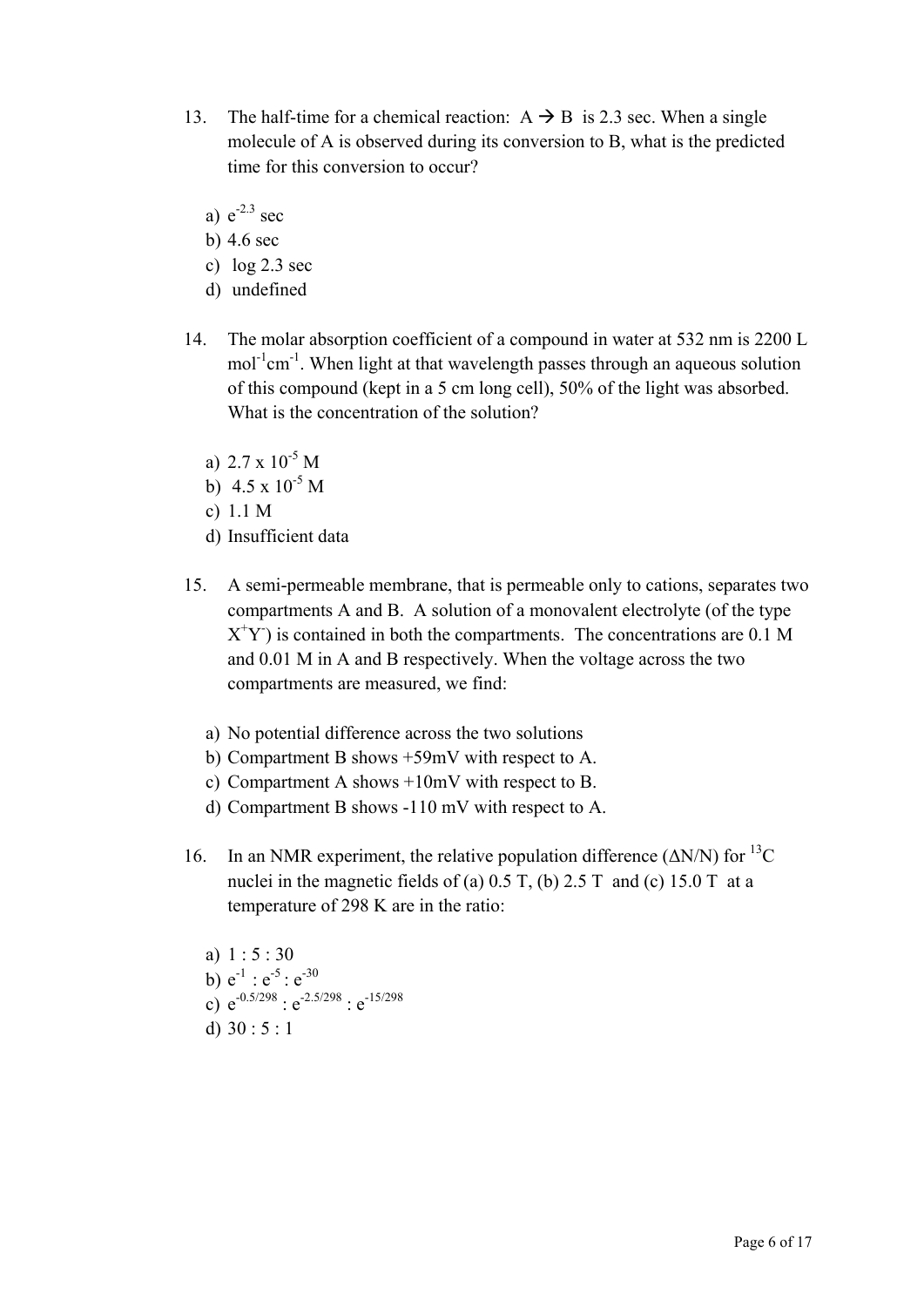- 17. A polymer chain has 500 segments. The length of each segment is 1.2 nm. If the polymer chain is totally flexible when dissolved in water, what would be the root mean square separation of the ends of the chain?
	- a) 600 nm
	- b) 417 nm
	- c) 27 nm
	- d) 300 nm
- 18. An electronic state of a hydrogen atom is prepared to be a superposition energy of the eigenstates of the hydrogen atom, and for which the normalized wavefunction is written as:

$$
\phi = \frac{1}{\sqrt{2}} |1s\rangle + \frac{1}{\sqrt{4}} |2s\rangle + C_{3s} |3s\rangle.
$$

Here |1*s>*, |2*s>* and |3*s>* are the exact energy eigenstates of the hydrogen atom, and  $C_{3s}$  is a constant. What would be the average value of energy, associated with this wavefunction φ, in a.u.?

- $a) 0.2951 a.u.$
- $b) 0.4161$  a.u.
- c)  $-0.2269$  a.u.
- d)  $-0.3929$  a.u.
- 19. For the reaction given below, Activation energy is 271kJ/mol. What is the value of *k* at 250 °C? Note that **A**(frequency factor) =1 x  $10^{15}$  sec<sup>-1</sup>



a)  $8.568 \times 10^{-12} \text{ s}^{-1}$ b)  $8.568 \times 10^{-11} \text{ s}^{-1}$ c) 5.141 x  $10^{-11}$  min<sup>-1</sup> d) 5.141 x  $10^{-12}$  min<sup>-1</sup>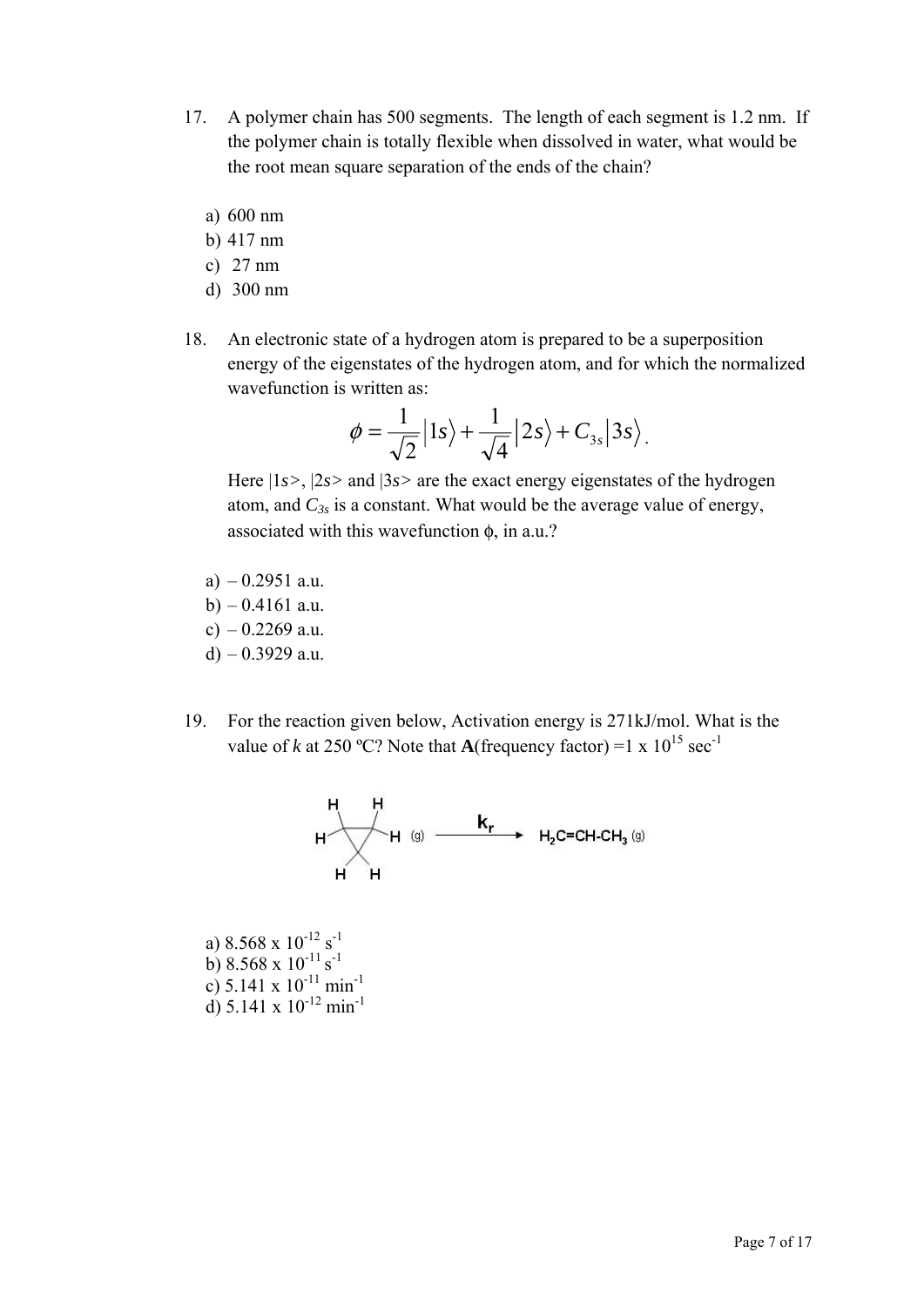- 20. In a polyatomic molecule the radiative lifetime of an allowed electronic transition is typically in the range of a few tens of nanoseconds. What will be the lifetimes of the allowed vibrationally excited states of the same molecule?
	- a) nanoseconds
	- b) picoseconds
	- c) femtoseconds
	- d) milliseconds
- 21. Vapour pressure of Cs (liq) contained in a cell of 1 litre volume is 80 Torr. If the Cs atoms are excited to an electronically excited state with a lifetime of 192 ns, how many collisions would the excited atoms suffer before they deactivate radiatively?
	- a)  $~100$
	- b)  $\sim$ 200
	- c)  $2.83 \times 10^{18}$
	- d)  $5.48 \times 10^8$
- 22. Arrange the pKas of the hydroxy groups of methanol, trifluoroacetic acid, phenol and benzyl alcohol in ascending order:
	- a) Trifluoroacetic acid < phenol < benzyl alcohol < methanol
	- b) Trifluoroacetic acid < benzyl alcohol < phenol < methanol
	- c) Phenol < trifluoroacetic acid < benzyl alcohol < methanol
	- d) Trifluoroacetic acid  $\leq$  methanol  $\leq$  phenol  $\leq$  benzyl alcohol
- 23. Heme is a versatile molecule present in a large number of metalloproteins and enzymes. The absorption spectrum of heme is characterized by sharp band at near 400 nm and weaker bands at 520-550 nm. The origin of these absorption bands are:
	- a) MLCT transitions
	- b) LMCT transitions
	- c) d-d transitions
	- d) pi-pi\* transitions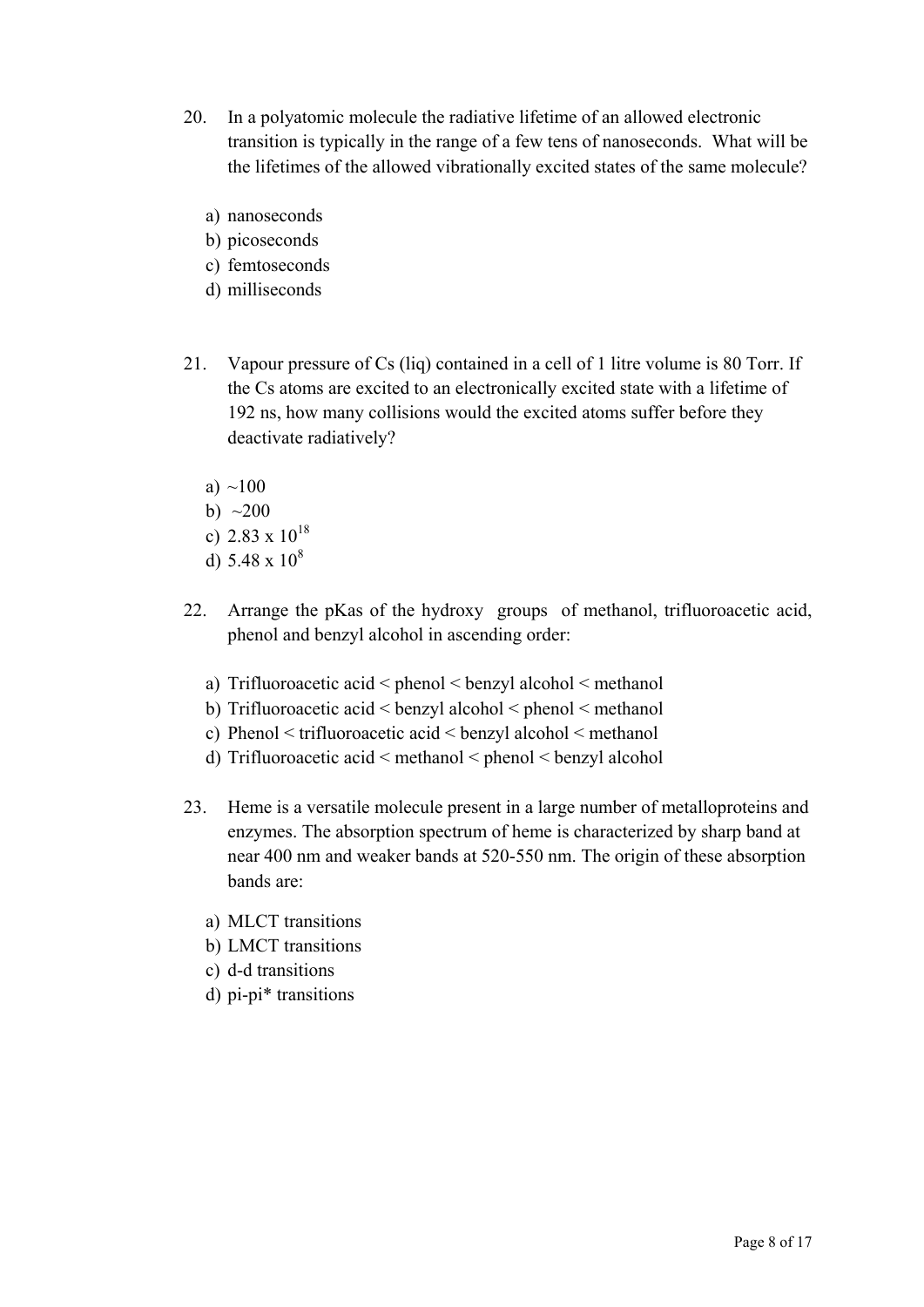- 24. The proton NMR spectrum of a saturated hydrocarbon shows a single absorption line at 1.42 ppm with respect to TMS at room temperature. The area of the line is equivalent to 12 protons. Solely based on this observation, what are the tentative inferences you can draw about the nature of the hydrocarbon?
	- a) It is a pure compound *i.e.* there are no impurities present.
	- b) More than one conformation of the molecules may be present and they are undergoing rapid interconversion.
	- c) The hydrocarbon is cyclohexane.
	- d) All of the above.
- 25. Below is a diagram by Maurits Cornelis Escher (1898-1972), a Dutch graphic artist. What elements of symmetry are present in this Escher diagram generated by tessellation of fish images?



- a) no symmetry
- b) 2 fold rotation axis perpendicular to plane of paper
- c) mirror plane and 2-fold rotation axis perpendicular to plane of paper
- d) mirror plane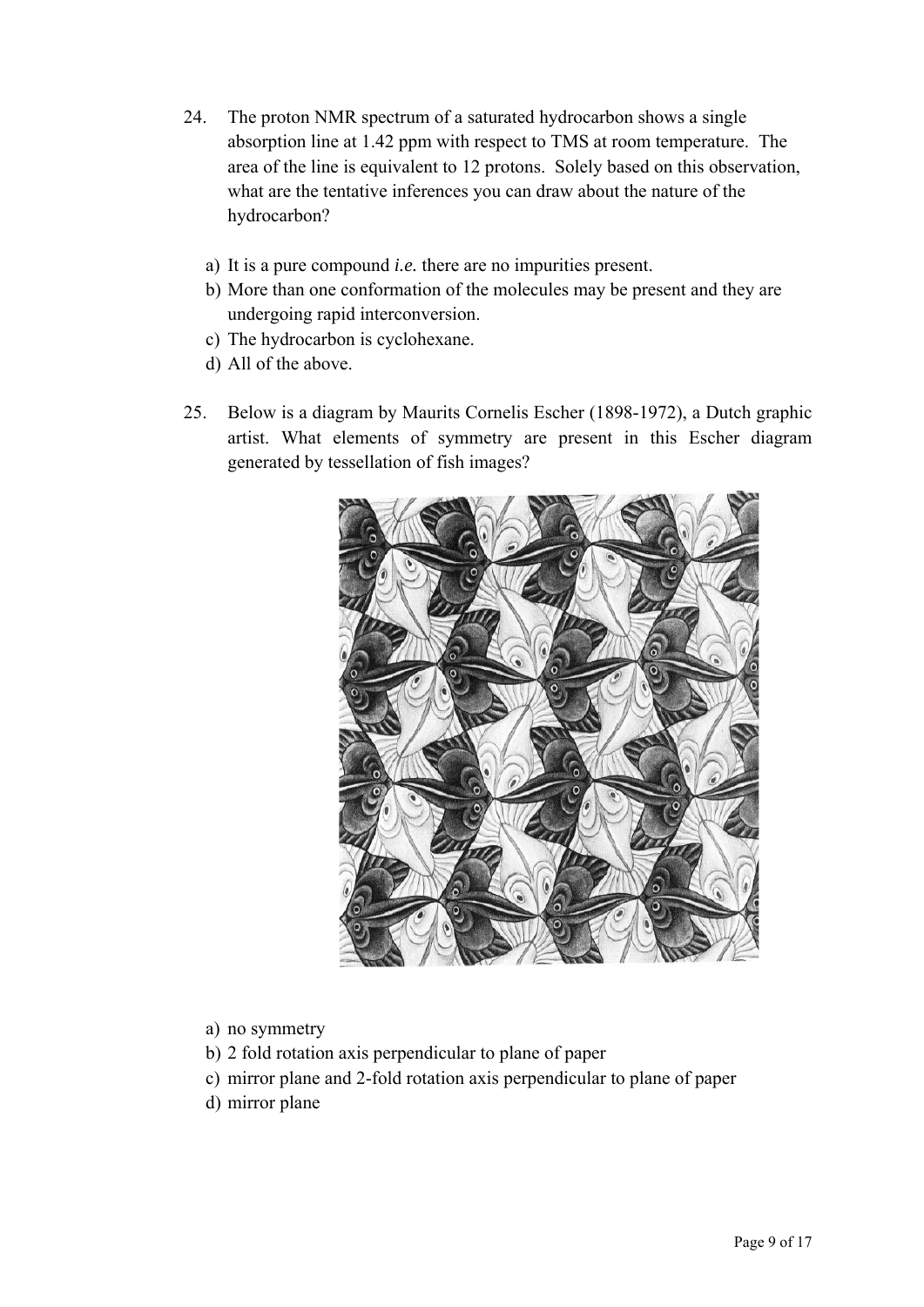- 26. Imagine the world famous Koh-i-Noor diamond (mass 21.6 g) is *completely* burnt in the presence of oxygen, the amount of which is carefully controlled. After the completion of the burning process, the mass of the gaseous product is measured. What would you expect the amount of this gas to be?
	- a) Less than 50 g.
	- b) More than 50 g but less than 80 g.
	- c) More than 80 g.
	- d) Diamond will not decompose under the given conditions.
- 27. IrCl(CO)[P(C6H5)3]2 (*trans*-chlorocarbonylbis(triphenylphosphine)iridium(I)) also known as Vaska's complex can undergo oxidative addition with dihydrogen. Which of the following structures is a correct depiction of the geometry and oxidation state of the ensuing product?

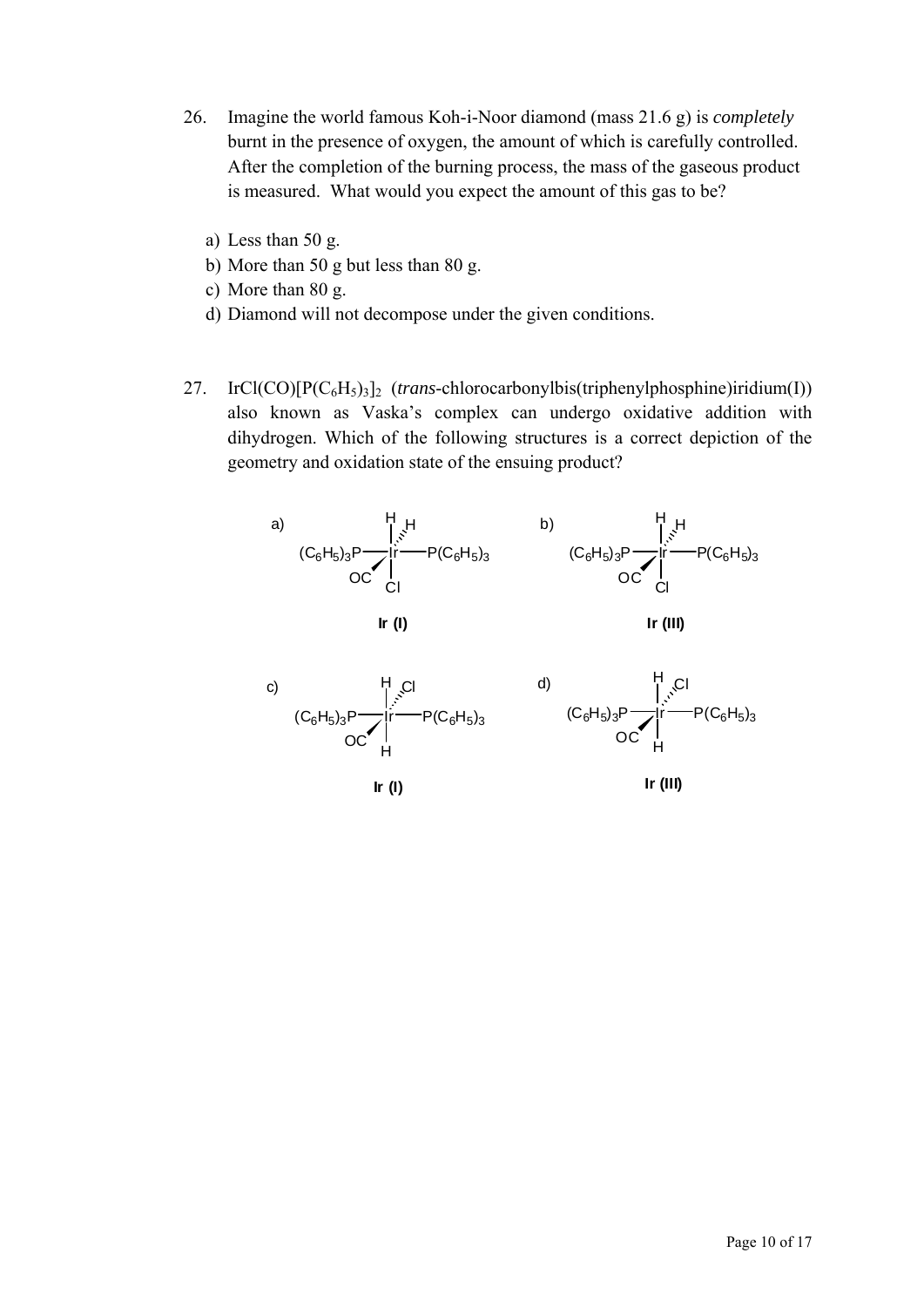28. 'Click' reactions can be used to join two molecular units with minimal side products, high chemical yield and stereospecificity. One such reaction is a thiol-yne reaction which is used in polymerization especially for dendrimer synthesis. Predict the final product of the following thiol-yne reaction between L-cysteine and 1-butyne:



29. Two

compartments X and Y are separated by an impermeable partition P. In the compartment X, the following reaction is going on:  $A_2 + B_2 \leftrightarrow 2AB$ in a solvent S, while compartment Y contains only the solvent S. Contents of both the compartments are continuously and vigorously stirred. After the reaction in the compartment X has reached equilibrium, the concentrations of  $A_2$ ,  $B_2$  and AB are measured and the equilibrium constant calculated. Then the partition is quickly removed. After waiting for a very long time, all the concentrations are measured again, and the new value of the equilibrium calculated. What is the most appropriate statement you can make about the result of this experiment? Assume that the chemicals are behaving ideally and the temperature is kept constant.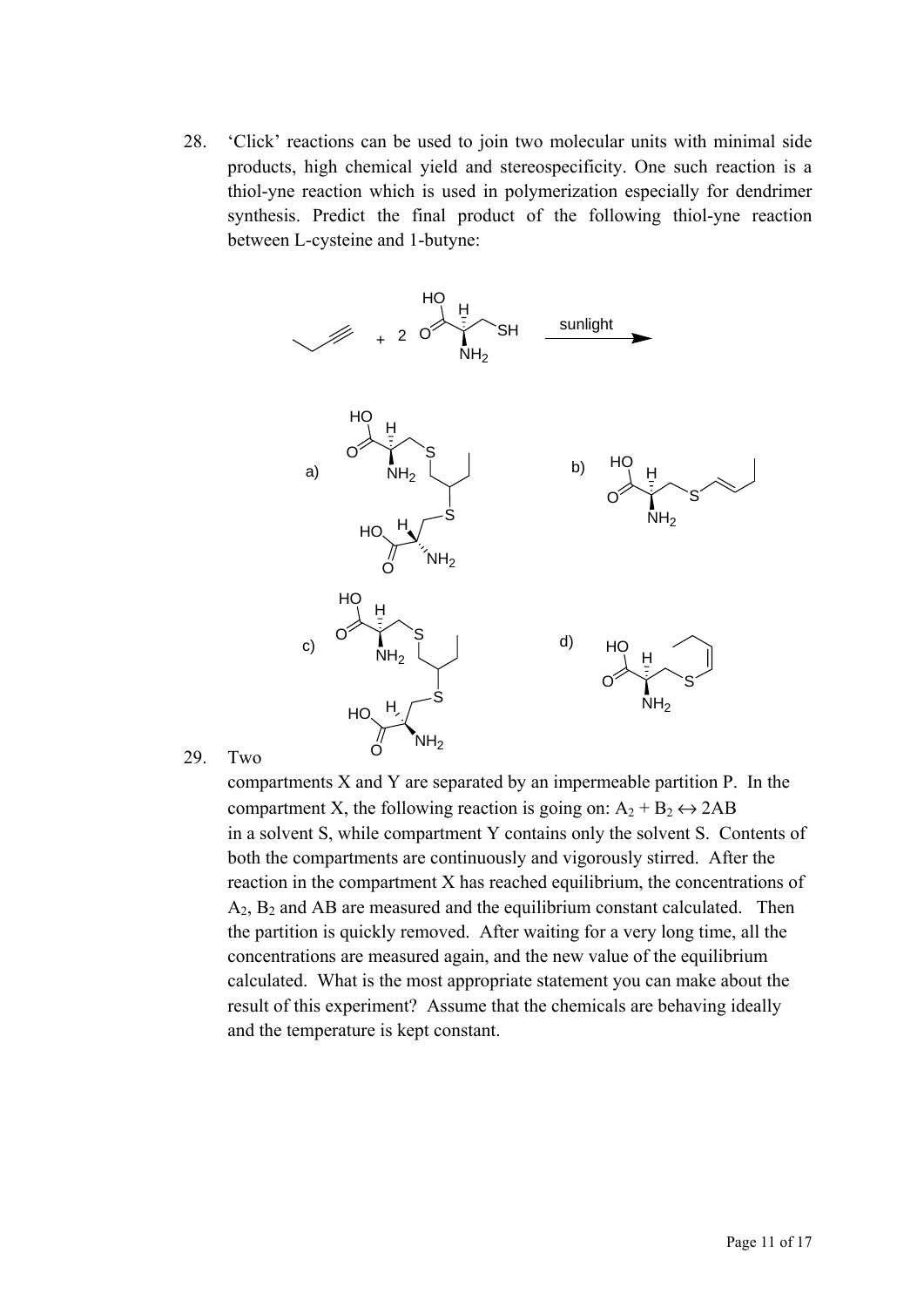

- a) The concentrations of all the chemicals and the equilibrium constant will be less than their values before the partition was removed.
- b) After removing the partition, the concentrations of  $A_2$ ,  $B_2$  will increase and that of AB will decrease, leading to a lower value of the equilibrium constant.
- c) After removing the partition, the concentrations of  $A_2$ ,  $B_2$  will decrease and that of AB will increase, leading to a higher value of the equilibrium constant.
- d) After removing the partition, the concentrations of all the chemicals will decrease, but value of the equilibrium constant will not change.
- 30. What is the value of this continued fraction?

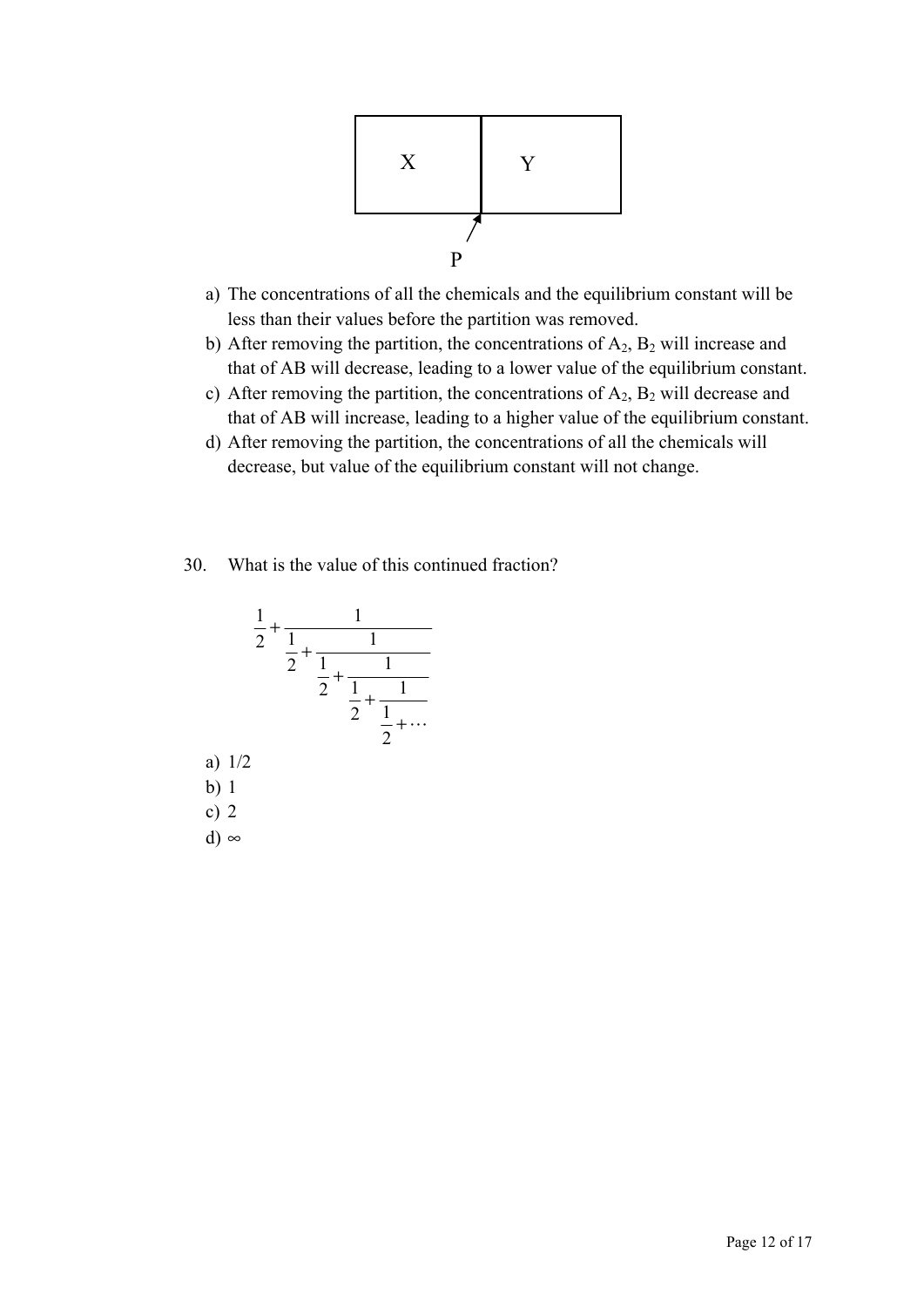31. A rectangle with size given below is cut as shown. The two pieces are combined together to form a square. Determine the perimeter of the square.



- a) 60 m
- b) 48 m
- c) 72 m
- d) 78 m
- 32. The reaction of nitric oxide with ozone takes place according to the following stoichiometry:

$$
NO + O_3 \rightarrow NO_2 + O_2
$$

The observed rate law for the reaction is found to be

$$
-\frac{d[NO]}{dt} = \alpha[O_3]{\{[NO] + \beta[NO_2]\}}
$$

where  $\alpha$  and  $\beta$  are constants. To explain the above rate law, the following reaction scheme has been proposed:

$$
NO + O_3 \xrightarrow{k_1} NO_2 + O_2
$$
  

$$
NO_2 + O_3 \xrightarrow{k_2} NO_3 + O_2
$$
  

$$
NO + NO_3 \xrightarrow{k_3} 2NO_2
$$

Determine an expression for β.

a) A unique expression of β cannot be determined from the given information.

**b**)  $k_2/k_1$ 

c)  $k_3/k_2$ 

d)  $k_1/k_3$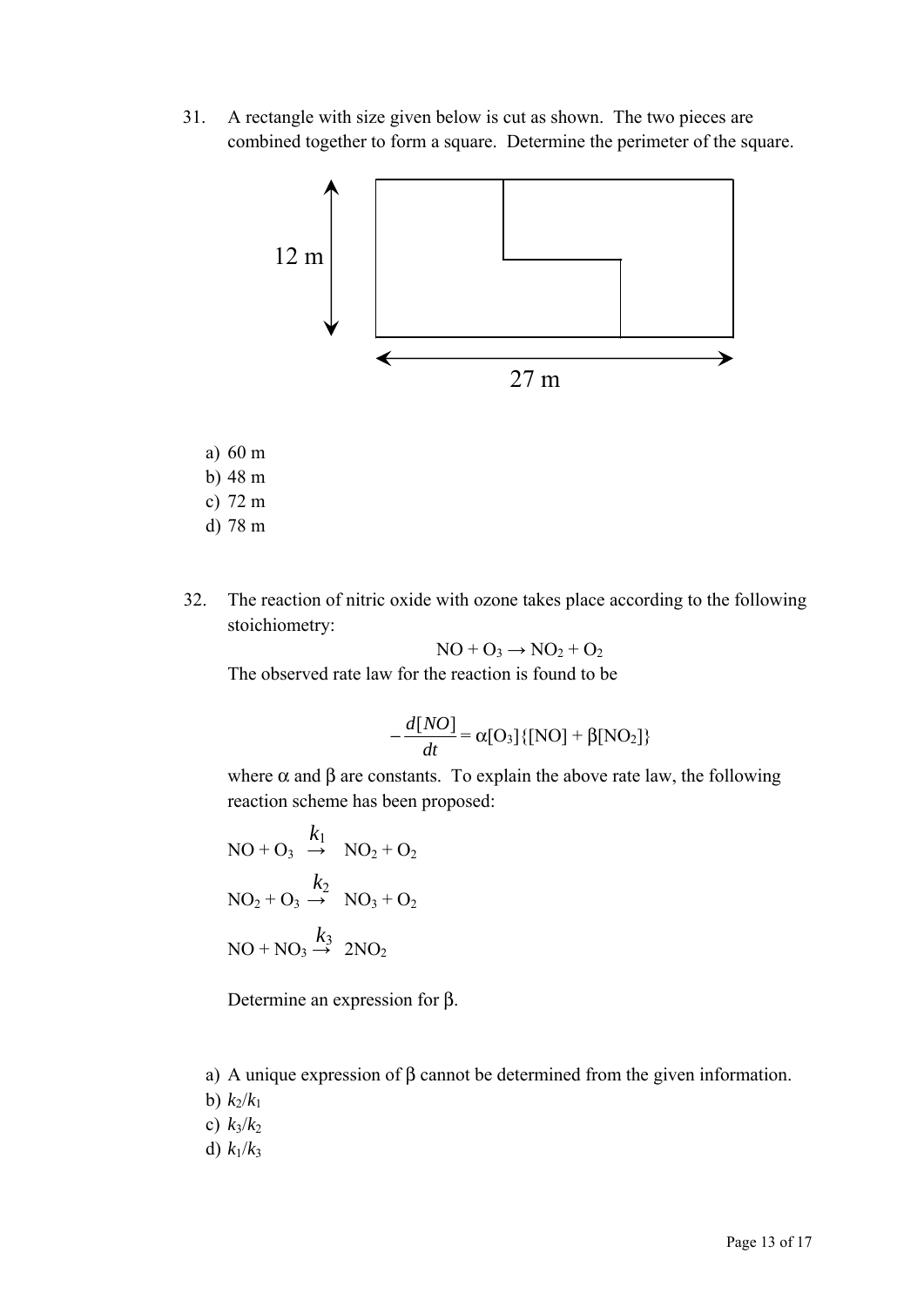33. Given  $\cos \theta = \alpha$ ,  $\pi < \theta < 3\pi/2$ , find  $\cos (\theta/2)$ 

a) 
$$
-\sqrt{\frac{1+\alpha}{2}}
$$
  
\nb)  $-\sqrt{\frac{1+2\alpha}{2}}$   
\nc)  $\sqrt{\frac{1+\alpha}{2}}$   
\nd)  $\sqrt{\frac{1+2\alpha}{2}}$ 

34. A student has measured the standard free energy change of a certain chemical reaction as a function of temperature. The data and a linear fit to them are shown below. From this diagram, determine approximately the standard entropy of the reaction. (Assume that the standard entropy of the reaction is independent of temperature.)



a) +50 J⋅mol<sup>-1</sup>⋅K<sup>-1</sup> b) +75 J⋅mol<sup>-1</sup>⋅K<sup>-1</sup> c) +100 J⋅mol<sup>-1</sup>⋅K<sup>-1</sup> d)  $-100$  J⋅mol<sup>-1</sup>⋅K<sup>-1</sup>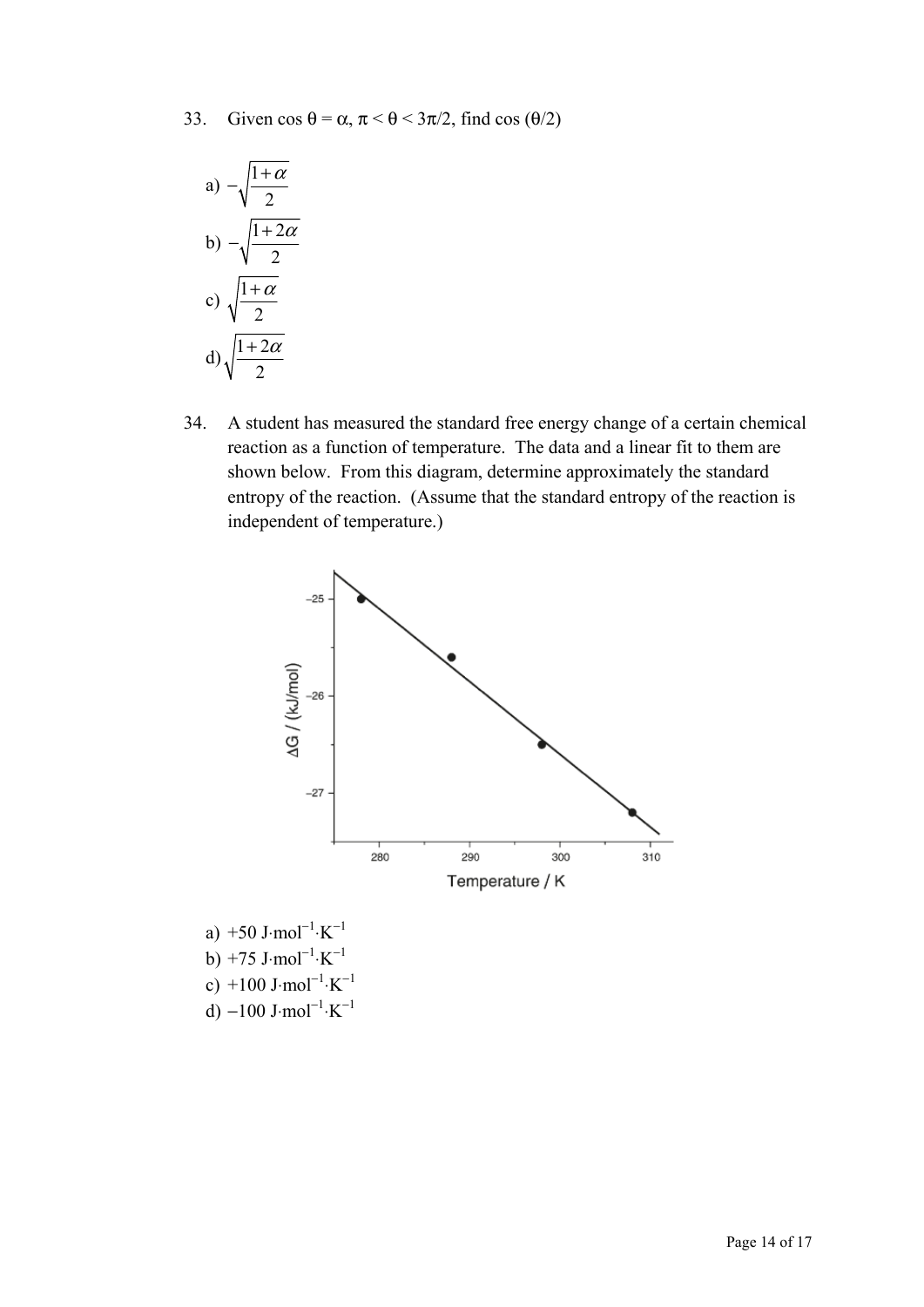35. Consider the following electrochemical cell, from which current is drawn through an external resistor of 10 Ohms. During this process, the concentration of CuSO4 in the left and the right half-cells were measured, and the value of  $K = [\text{CuSO}_4]_{\text{left}}$  CuSO<sub>4</sub>]<sub>right</sub> was calculated. From the initial value of  $K = 10$ , predict the value of *K* after a very long time when the cell stopped giving any current.



- a) An exact value cannot be predicted since CuSO<sub>4</sub> solutions of such high concentrations, as used above, would not behave ideally.
- b)  $K \approx 0.1$
- c)  $K = 1.0$

 $\mathbf{I}$ 

- d) *K* will be very small, possibly  $\leq 0.00001$ .
- 36. Which of the following reaction sequence is the correct one for synthesis of *t*butyl alcohol ?

 $\sim$ 

$$
\begin{array}{c}\n\text{CH}_3 \\
\text{CH}_3-\text{C}-\text{OH} \\
\text{CH}_3 \\
\text{CH}_3\n\end{array}
$$

a) 
$$
CH_3CH_2MgBr + CH_2-CH_2 \xrightarrow{Et_2O} \xrightarrow{H_3O^{\oplus}}
$$

$$
\text{H}_{3} \text{CH}_{2} \text{CH}_{2} \text{MgBr} \xrightarrow{\text{CO}_{2}} \text{H}_{3} \text{O}^{\text{H}}.
$$

c) 
$$
CH_3MgBr + CH_3-C-CH_3 \xrightarrow{Et_2O} \xrightarrow{H_3O^{\bigoplus}}
$$

d) 
$$
CH_3CH_2MgBr + CH_3-C-H
$$
  $\xrightarrow{Et_2O}$   $\xrightarrow{H_3O^{\oplus}}$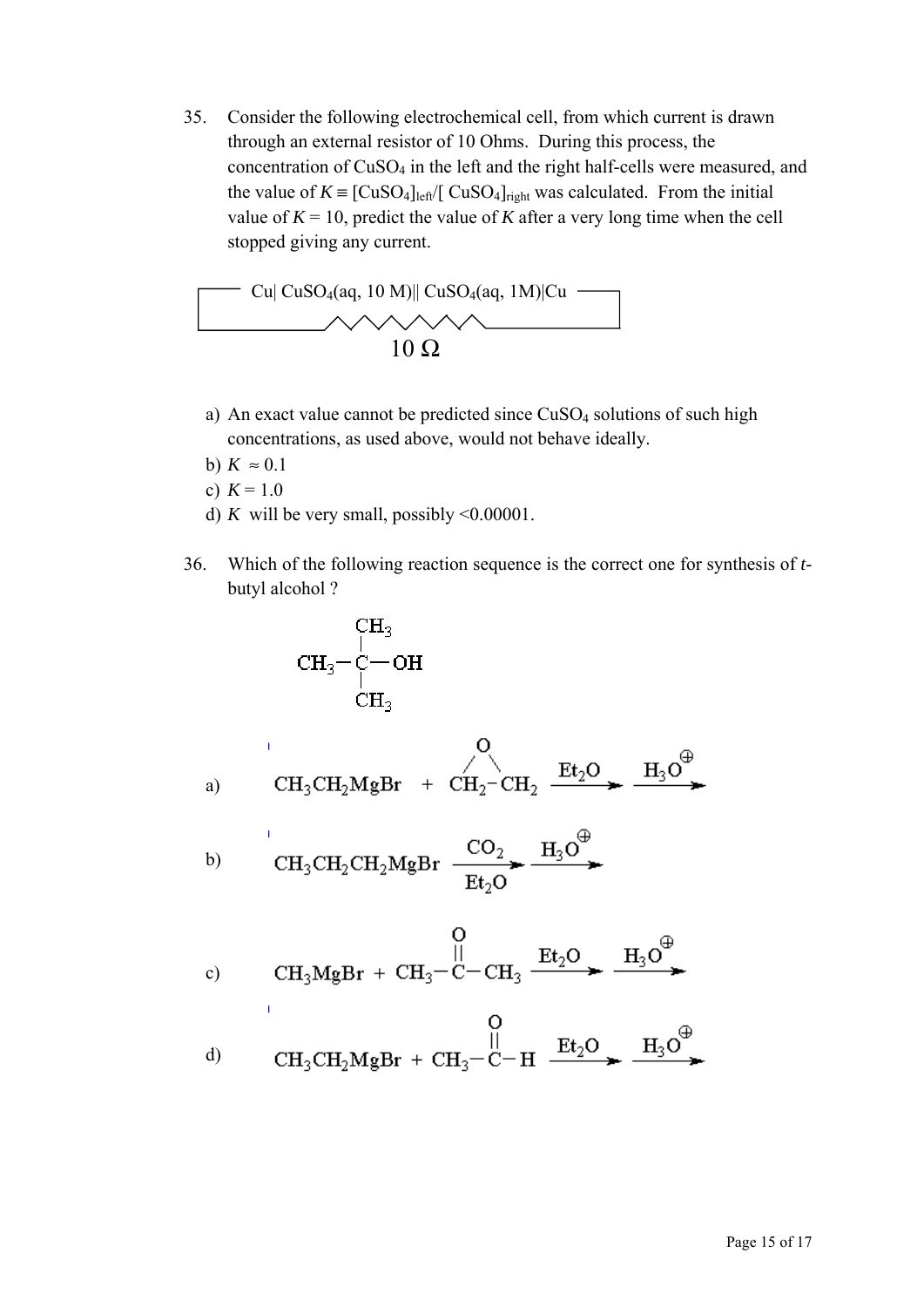- 37. The <sup>13</sup>C NMR spectrum of a compound shows 6 peaks and the <sup>1</sup>H NMR spectrum shows 5 peaks. Which of the following is this compound?
	- a)  $CH<sub>3</sub>-CH(CH<sub>3</sub>)-CH(CH<sub>3</sub>)-CH(CH<sub>3</sub>)-CH<sub>3</sub>$
	- b)  $CH_3-C(CH_3)_2-CH_2-CH_2-CH_3$
	- c)  $CH_3$ – $CH(CH_3)$ – $CH_2$ – $CH_2$ – $CH_3$ )<sub>2</sub>– $CH_3$
	- d)  $CH_3$ -CH(CH<sub>3</sub>)-CH<sub>2</sub>-CH<sub>2</sub>-CH<sub>3</sub>
- 38. It is known that  $pK_a$  of water is 15.7. Based on this water  $pK_a$  benchmark, arrange the following solvated metal-aqua ions in order of their increasing acidity:  $Mn^{2+}(H_2O)_6$ ,  $Fe^{3+}(H_2O)_6$ ,  $Cu^{2+}(H_2O)_6$ , and  $Ca^{2+}(H_2O)_8$ .
	- a) All have same acidities
	- b)  $Fe^{3+} < Cu^{2+} < Mn^{2+} < Ca^{2+}$
	- c)  $Ca^{2+} < Cu^{2+} < Mn^{2+} < Fe^{3+}$
	- d)  $Ca^{2+} < Mn^{2+} < Cu^{2+} < Fe^{3+}$
- 39. The  $n \times n$  matrix P is idempotent if  $P^2 = P$  and orthogonal if  $P^T P = I$ . Which of the following is false?
	- a) If **P** and **Q** are idempotent  $n \times n$  matrices and  $PQ = QP = Q$ , then  $P + Q$  is idempotent
	- b) If **P** and **Q** are orthogonal  $n \times n$  matrices, then **PQ** is orthogonal
	- c) If **P** is idempotent, then −**P** is idempotent

d) 
$$
P = \begin{pmatrix} 1/2 & -\sqrt{3}/2 \\ \sqrt{3}/2 & 1/2 \end{pmatrix}
$$
 is orthogonal

- 40. Which of the following statements is true for liquid crystals:
	- a) These are self-assembled structures of amphiphillic molecules, solely formed upon heating the amphiphillic solid above its melting point.
	- b) These are solid crystals of ionic solids which have been exposed to temperatures above their melting point.
	- c) These are a mixture of liquid and solid phase of the same compound.
	- d) These are a state of matter having properties between that of a conventional liquid and a crystalline solid.